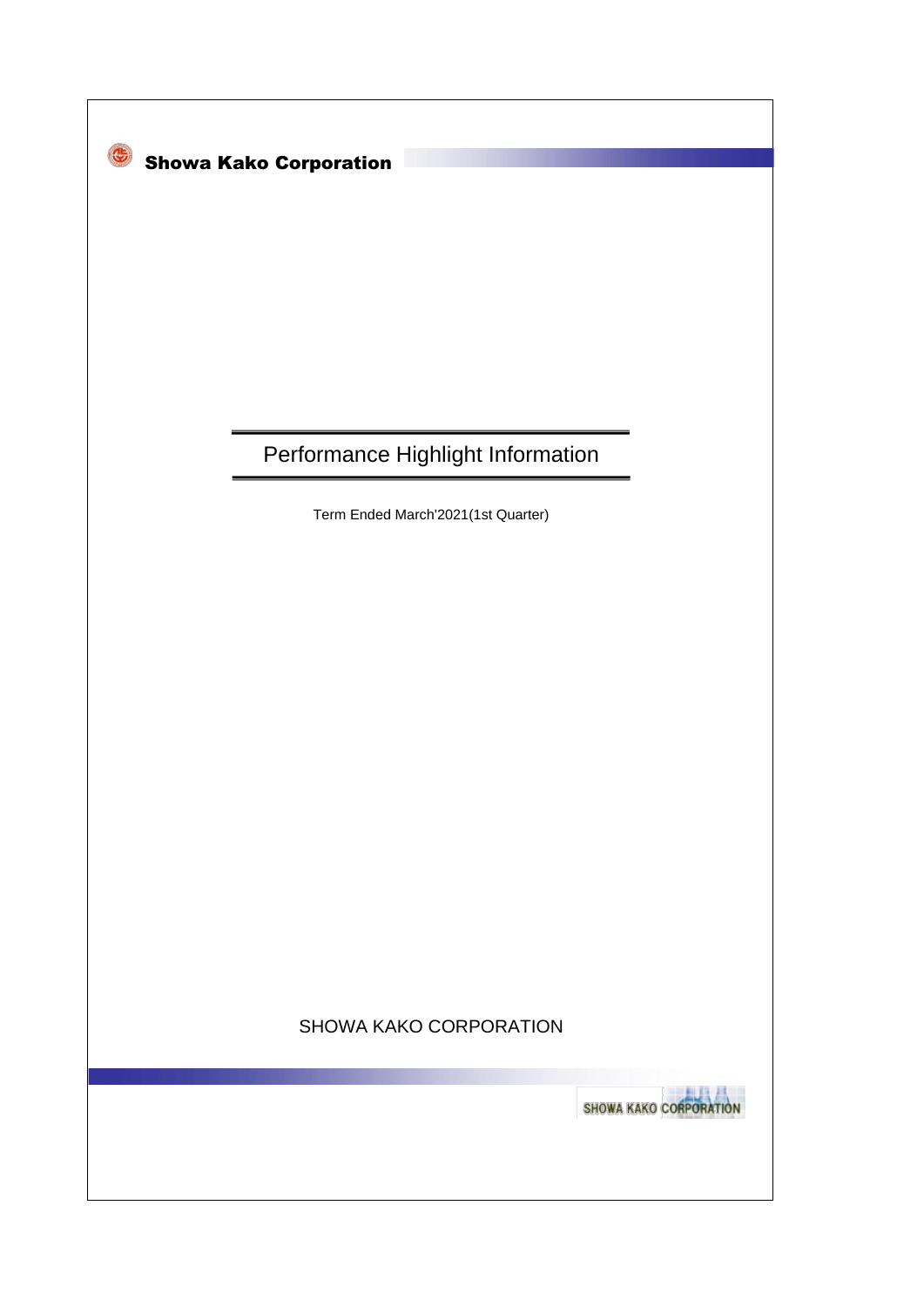



### Profit Before Tax



\* The Consolidated companies are eight, namely: Showa Enterprises, Showa Kako Cocporation. Kyusu Kako Co. Ltd, Satuma Kako Co. Ltd, IKARUGA MILK PRODUCTS, SHOWA KAKO INDIA Pvt.Ltd., SHOWA KAKO BRASIL§**HOW.**<br>and SAMURAI DAI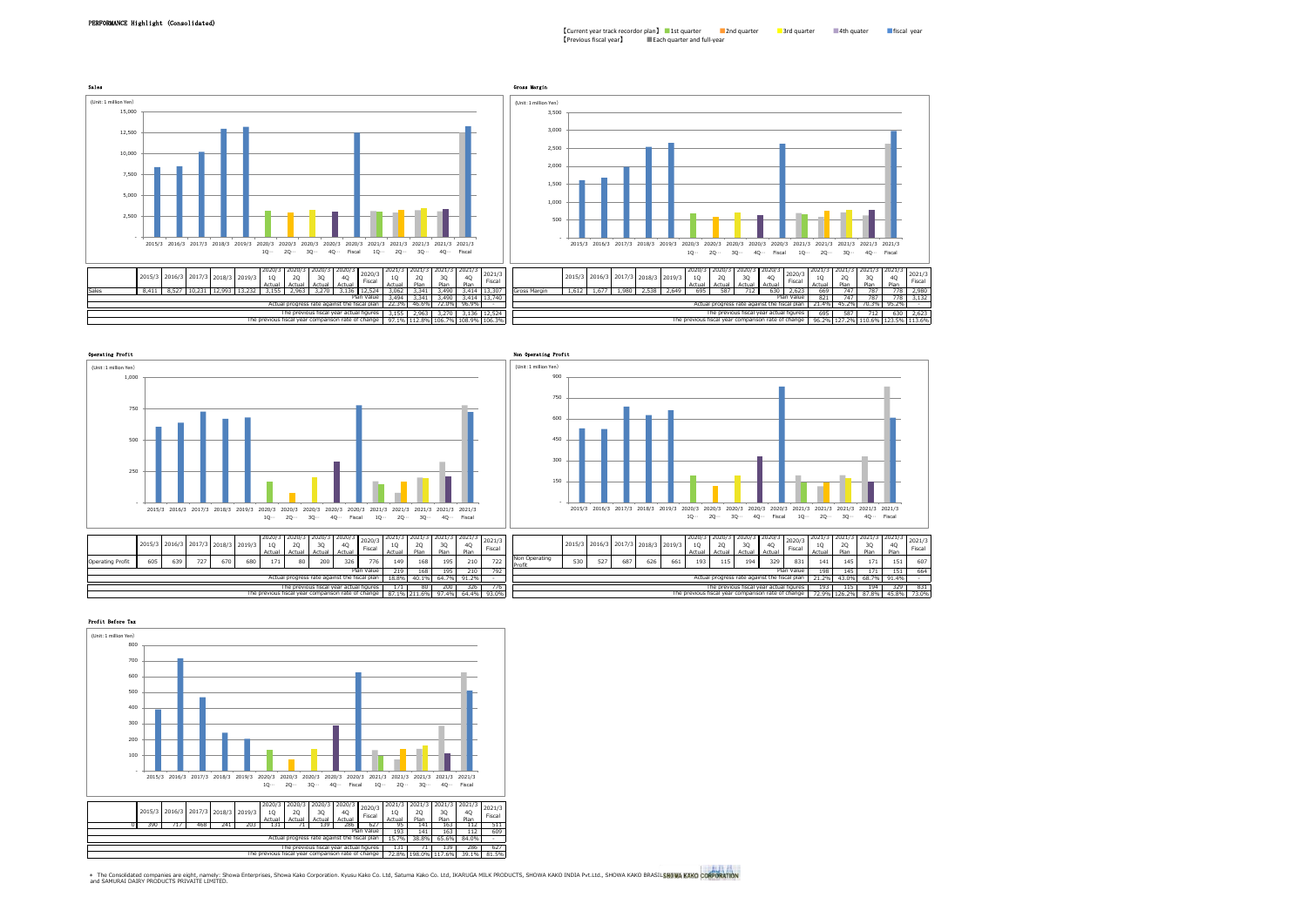2020/3 3Q Actual 2020/3 4Q سىسى<br>239 2020/3 Fiscal 2021/3 1Q  $\frac{103}{103}$ 2021/3 2Q Plan 2021/3 3Q  $\frac{1}{56}$ 2021/3 4Q  $\frac{1}{100}$ 2021/3 Fiscal

The previous fiscal year actual figures The previous fiscal year comparison rate of change

Plan Value

87 28 85 229 430 124 77 97 239 537 114.3% 305.6% 72.6% 45.7% 81.8% 81.8% 81.8% 83.1% 72.6% 83.1% 83.1% 83.1% 83.1% 83.1% 83.1% 83.1% 83.1% 83.1%

28.2% 55.4% 72.3% 102.7%





Profit Before Tax



The previous fiscal year actual figures The previous fiscal year comparison rate of change